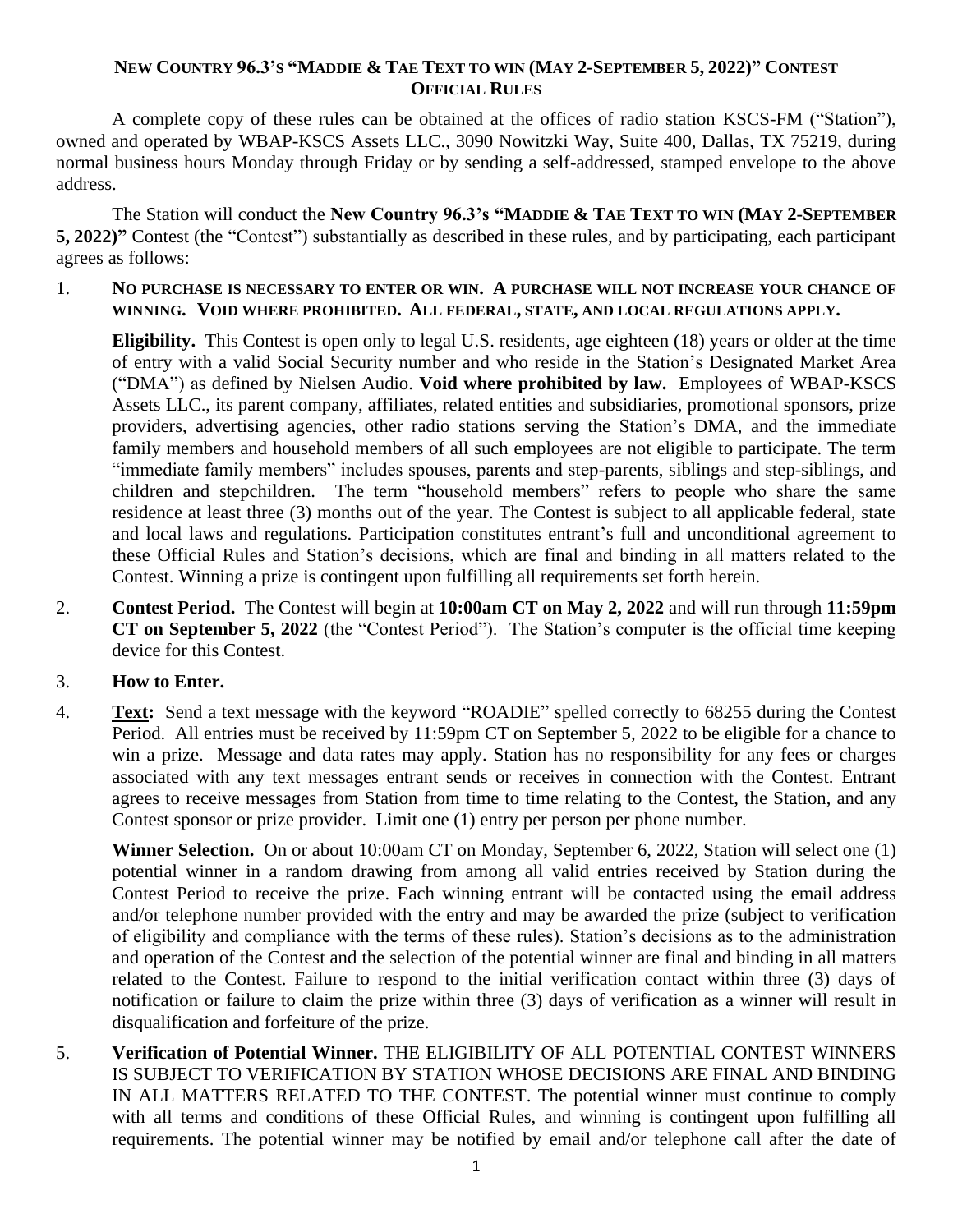random drawing and/or winner determination. The potential winner will be required to sign and return to Station, within three (3) days of the date notice is sent, an affidavit of eligibility and a liability/publicity release (except where prohibited) to claim the prize, if applicable. A winner who returns the affidavit of eligibility and liability/publicity release will be deemed to have accepted the contest prize and thereafter will not be permitted to rescind their acceptance of the prize and/or return the prize. If a potential winner cannot be contacted, fails to sign and return the affidavit of eligibility and/or the liability/publicity release within the required time period (if applicable), or if the prize or prize notification is returned as undeliverable, potential winner forfeits prize. In the event that the potential winner of a prize is disqualified for any reason, Station may award the applicable prize to an alternate winner by random drawing from among all remaining eligible entries. Unclaimed prizes may not be awarded.

6. **Prizes.** One (1) prize (each, a "Prize") will be awarded in this Contest. The Prize includes: two (2) tickets to Maddie & Tae at House of Blues in Dallas, TX on September 16, 2022.

## 7. **TOTAL ARV OF ALL CONTEST PRIZES IS: ONE HUNDRED DOLLARS (\$100.00).**

For entry to the prize event(s), each event attendee may be required to show valid proof of **vaccination against the COVID-19 virus and/or valid proof of a negative test for the COVID-19 virus within 72 hours (or such other time as the event organizers require) prior to the event(s). Attendees are encouraged to check event organizers' website prior to attending the event for upto-date information on event attendance requirements.**

Winner is responsible for all taxes associated with prize receipt and/or use. Odds of winning a prize depend on a number of factors including the number of eligible entries received during the Contest Period and listeners participating at any given time.

There is no substitution, transfer, or cash equivalent for prizes, except that the Station may, in its sole discretion and to the extent permitted by law, substitute prizes of comparable value or cash. The prizes are expressly limited to the item(s) listed above and do not include taxes, gratuities or any other expenses. Any tickets and/or gift certificates/cards awarded as part of a prize will be subject to the terms and conditions set forth by the issuer and are valid only on the date(s) printed on the tickets or gift certificates/cards. Other restrictions may apply.

If any prize or a portion of any prize is postponed, cancelled, or otherwise unavailable due to disease, epidemic, pandemic, quarantine, any acts of government and/or any reason that is beyond the control of Station or any Sponsor, then no substitution shall be provided. Station and any Sponsors make no representation or warranty about the safety of any prize. By accepting and using a prize, each winner acknowledges and assumes all risks of accepting and using the prize, and any other risks associated with the prize.

8. **Entry Conditions and Release.** By entering, each participant agrees to: (a) comply with and be bound by these Official Rules and the decisions of the Station, which are binding and final in all matters relating to this Contest; (b) release and hold harmless Station, Cumulus Media New Holdings, Inc., and its subsidiaries, related and affiliated companies, participating sponsors, the prize suppliers and any other organizations responsible for sponsoring, fulfilling, administering, advertising or promoting the Contest, and each of their respective past and present officers, directors, employees, agents and representatives (collectively, the "Released Parties") from and against any and all claims, expenses, and liability, including but not limited to negligence and damages of any kind to persons and property, including but not limited to invasion of privacy (under appropriation, intrusion, public disclosure of private facts, false light in the public eye or other legal theory), defamation, slander, libel, violation of right of publicity, infringement of trademark, copyright or other intellectual property rights, property damage, or death or personal injury arising out of or relating to a participant's entry, creation of an entry or submission of an entry, participation in the Contest, acceptance or use or misuse of prize (including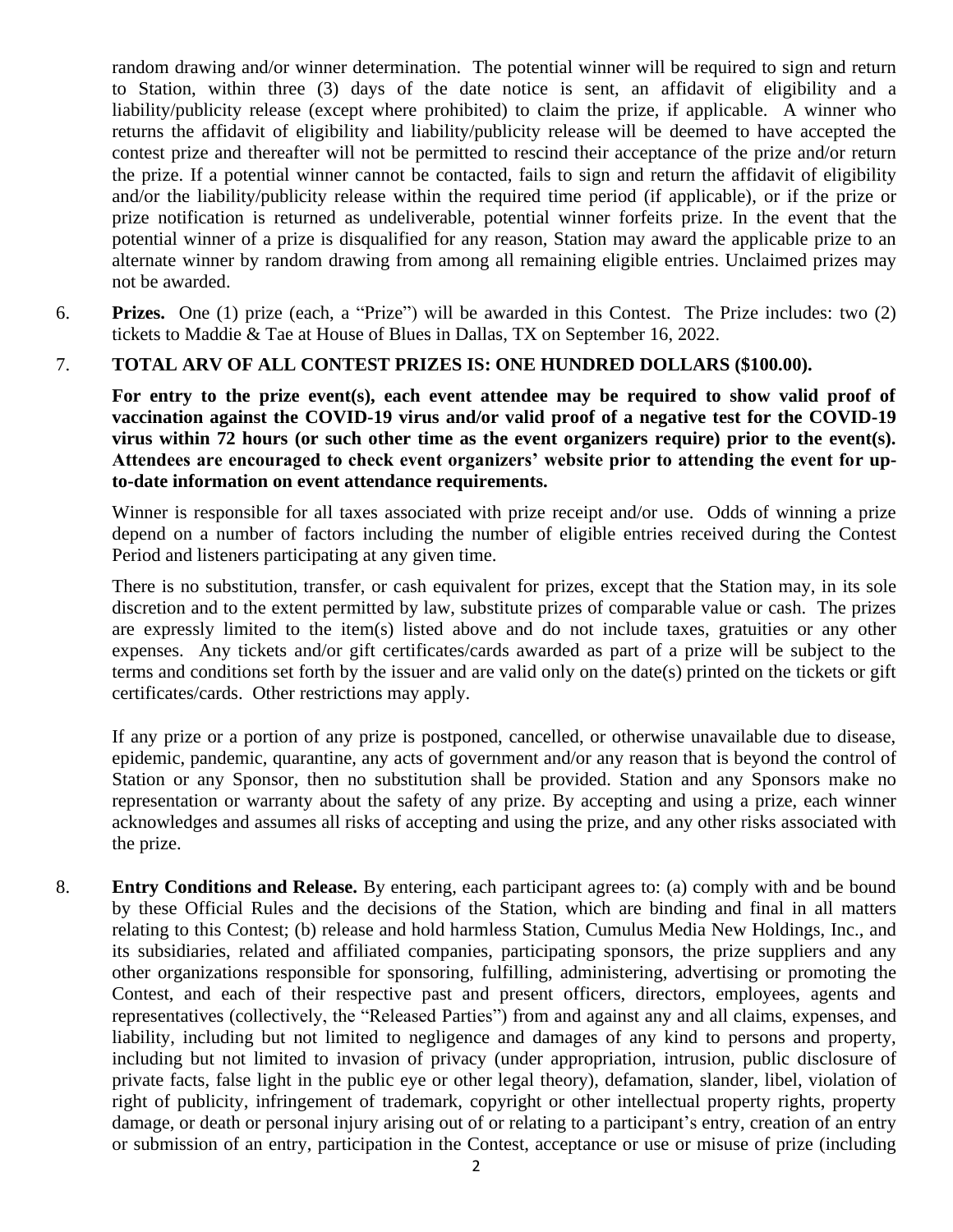any travel or activity related thereto) and/or the broadcast, exploitation or use of entry; and (c) indemnify, defend and hold harmless the Released Parties from and against any and all claims, expenses, and liabilities (including reasonable attorneys' fees) arising out of or relating to an entrant's participation in the Contest and/or entrant's acceptance, use, non-use or misuse of the prize.

- 9. **Publicity.** Except where prohibited, participation in the Contest constitutes winner's consent to use by the Station and its agent of winner's name, likeness, photograph, voice, opinions and/or biographical information (including hometown and state) for promotional purposes in any media, worldwide, without further payment or consideration, unless otherwise prohibited by law.
- 10. **Taxes.** All State, Local, Federal and/or other taxes, duties, tariffs, title fees, licensing fees, or other fees for prizes awarded become the sole responsibility of the winner. All those who win a prize or prizes valued \$600 or more in any given year will be issued an IRS Form 1099 to report their winnings.
- 11. **General Conditions.** Station reserves the right to cancel, suspend and/or modify the Contest, or any part of it, if any fraud, technical failures or any other factor beyond Station's reasonable control impairs the integrity or proper functioning of the Contest, as determined by Station in its sole discretion. Station reserves the right in its sole discretion to disqualify any individual it finds to be tampering with the entry process or the operation of the Contest or to be acting in violation of these Official Rules or acting in an unsportsmanlike or disruptive manner. Any attempt by any person to deliberately undermine the legitimate operation of the Contest may be a violation of criminal and civil law, and, should such an attempt be made, Station reserves the right to seek damages from any such person to the fullest extent permitted by law. Station's failure to enforce any term of these Official Rules shall not constitute a waiver of that provision.
- 12. **Limitations of Liability.** The Released Parties are not responsible for: (1) any incorrect or inaccurate information, whether caused by Station, entrants, printing errors or by any of the equipment or programming associated with or utilized in the Contest; (2) technical failures of any kind, including but not limited to malfunctions, interruptions, or disconnections in phone lines or network hardware or software; (3) unauthorized human intervention in any part of the entry process or the Contest; (4) technical or human error which may occur in the administration of the Contest or the processing of entries; or (5) any injury or damage to persons or property which may be caused, directly or indirectly, in whole or in part, from entrant's participation in the Contest or receipt or use, non-use or misuse of any prize. No more than the stated number of prizes will be awarded. In event that a production, technical, programming or other error causes more than stated number of prizes as set forth in these Official Rules to be claimed, Station reserves the right to award only the stated number of prizes by a random drawing among all legitimate, unawarded, eligible prize claims.
- 13. **Disputes.** Entrant agrees that: (i) any and all disputes, claims and causes of action arising out of or connected with this Contest, or any prizes awarded, shall be resolved individually, without resort to any form of class action; (ii) any and all disputes, claims and causes of action arising out of or connected with this Contest, or any prizes awarded, shall be resolved exclusively by the United States District Court or the appropriate state court located in the Station's listening area; (iii) any and all claims, judgments and awards shall be limited to actual out-of-pocket costs incurred, including costs associated with entering this Contest, but in no event attorneys' fees; and (iv) under no circumstances will entrant be permitted to obtain awards for, and entrant hereby waives all rights to claim punitive, incidental and consequential damages and any other damages, other than for actual out-of-pocket expenses, and any and all rights to have damages multiplied or otherwise increased. SOME JURISDICTIONS DO NOT ALLOW THE LIMITATIONS OR EXCLUSION OF LIABILITY FOR INCIDENTAL OR CONSEQUENTIAL DAMAGES, SO THE ABOVE MAY NOT APPLY TO YOU. All issues and questions concerning the construction, validity, interpretation and enforceability of these Official Rules, or the rights and obligations of entrant and Station in connection with the Contest, shall be governed by, and construed in accordance with, the laws of the state in which the Station is located, without giving effect to any choice of law or conflict of law rules (whether of the state in which the Station is located or